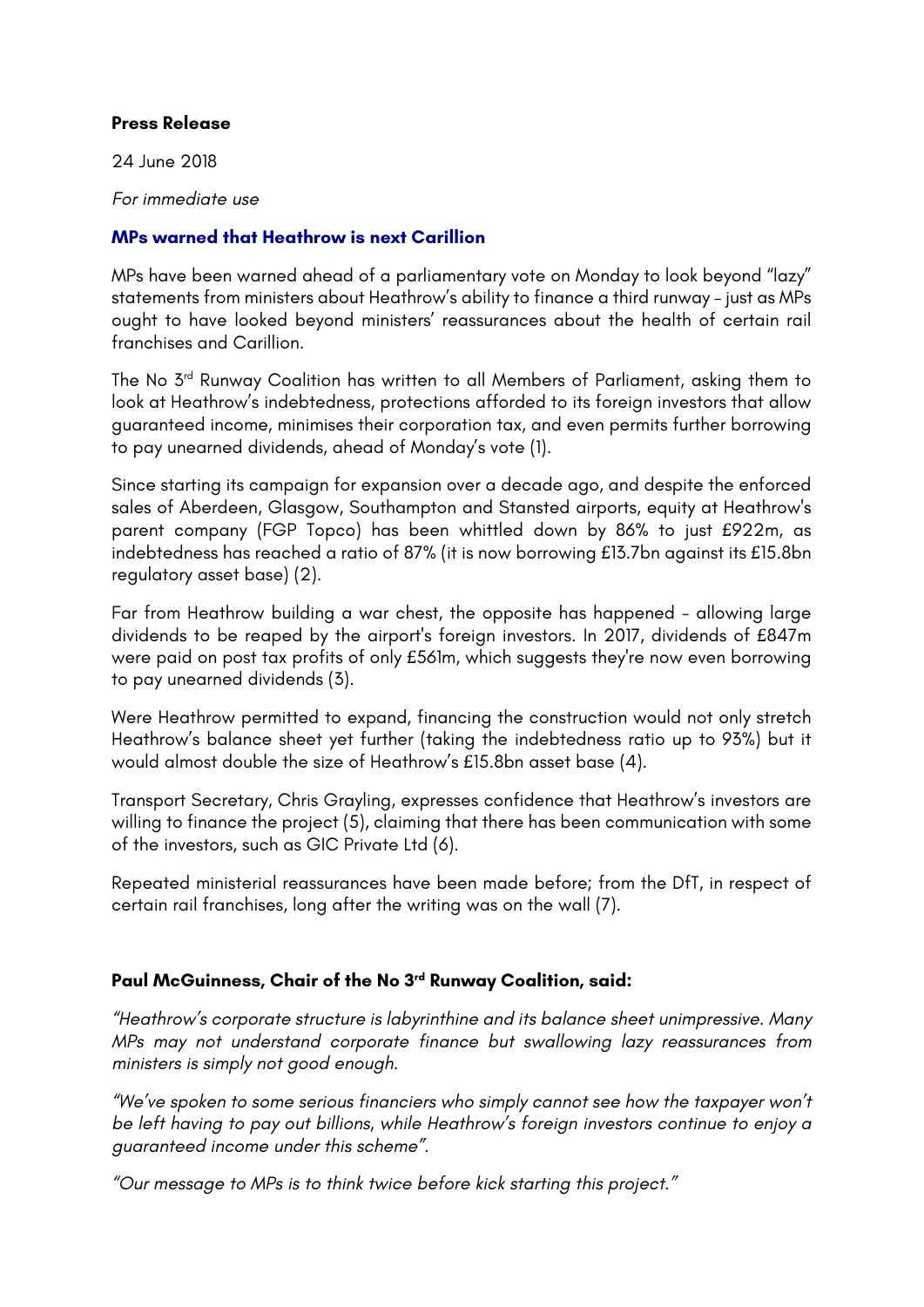# *ENDS.*

## **Notes**

- 1. **1.** Letter available on request. The No 3rd RUNWAY Coalition represents those leading the fight against a 3rd Runway, incl. Residents Groups from across and beyond London, environmental and aviation organisations, GLA members, councillors and MPs, and Borough Councils (incl. those taking legal action – Hammersmith & Fulham, Hillingdon, Richmond, Wandsworth, Windsor & Maidenhead).
- 2. 2. Shareholders' funds (equity) has declined from £6.3bn in 2006 to £922m. Rather than raising new equity from its foreign investors, it has used the enforced sales of Aberdeen, Glasgow, Southampton and Stansted airports to pay dividends to keep those investors on board.

The only remaining asset – Heathrow airport, itself, and its associated activities, e.g. Heathrow Express, - is very highly indebted. With debt of £13.7bn and a £15.8bn regulatory asset base — a leverage ratio of 87%. And on its current account it is technically illiquid (as with current liabilities of £1.9 Billion, to assets of little more than £1Billion, "current" – i.e. unsecured – creditors could bring LHR to its knees by demanding immediate repayment).

- 3. 3. Heathrow's 2017 accounts record a dividend of £847m for shareholders last year on after-tax profits of just £516m, implying that dividends were partially funded by taking on yet more corporate debt (Companies House – Latest Accounts of FGP Topco, made up to 31<sup>st</sup> December 2017).
- 4. 4. This is providing that the project remains within the lower bands of the proposed budget (14bn – 18bn), so broadly doubling the size of Heathrow's £15.8bn asset base. This would also require stretching its balance sheet further, taking the leverage ratio up to 93% or even higher.
- 5. 5. "I have also talked to Heathrow shareholders, who have emphasised to me their commitment to this project." 5 June 2018, Hansard.(https://hansard.parliament.uk/Commons/2018-06-05/debates/ED5F2A14- 318D-4A18-8414-E472C9608DD2/AirportsNationalPolicyStatement)
- 6. 6. From 2009, Sir Howard Davies was a paid adviser to the Investment Strategy Committee of GIC and, from 2011, a member of GIC's International Advisory Board. Sir Howard only resigned these remunerated roles when his appointment as Chair of the Airports Commission had been confirmed by the government in 2012.
- 7. 7. "I have confidence that whatever the situation with Carillion, that consortium will deliver the results we expect." Chris Grayling, 17 July 2017https://www.belfasttelegraph.co.uk/business/news/inconceivable-to-suggestcost-of-hs2-set-to-spiral-says-chris-grayling-35941379.html